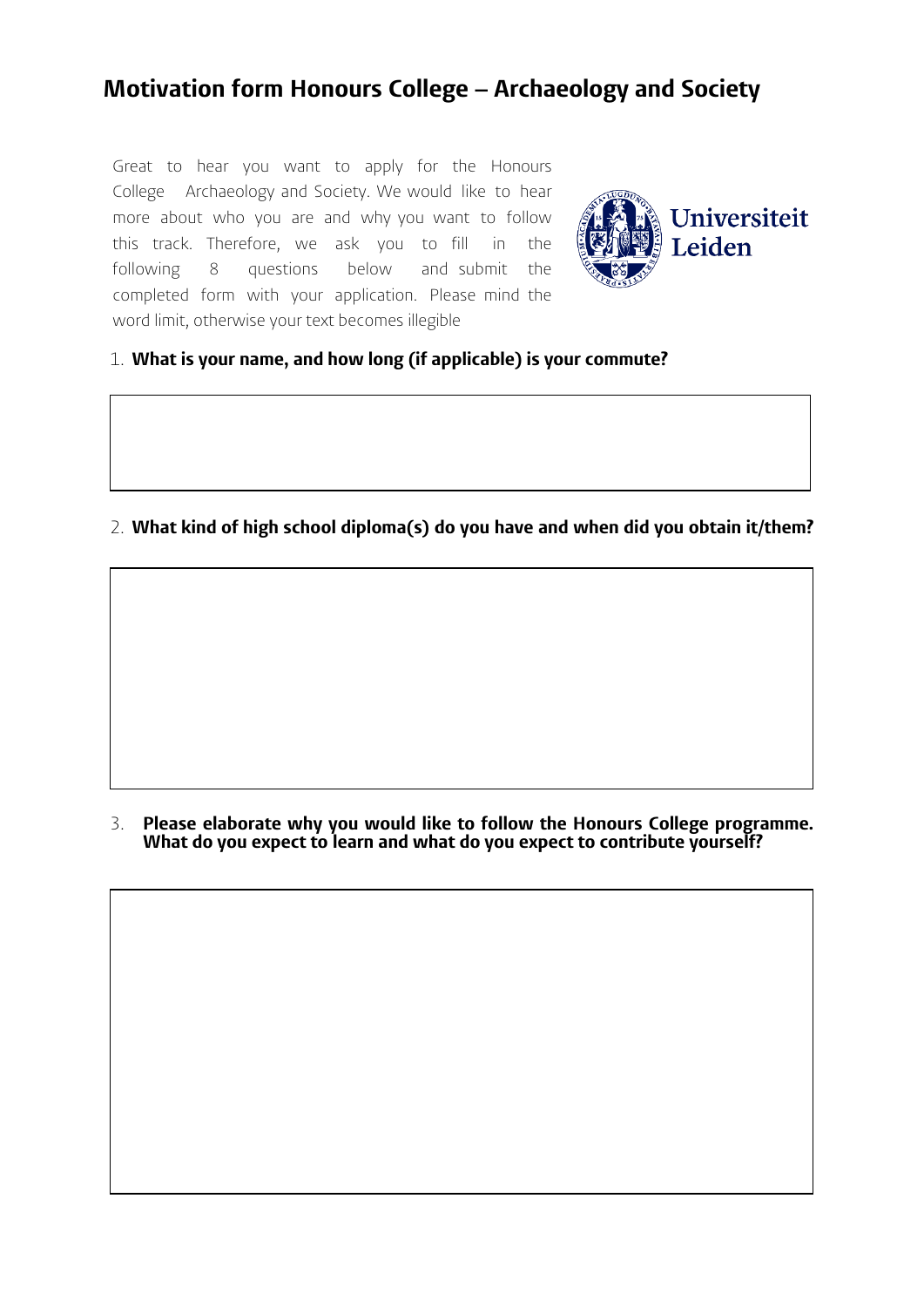4. **Why do you specifically want to follow this track?**

5. **How will you combine the Honours College with your regular studies and other activities (work, hobbies, care responsibilities, student association membership)?Please be as specific as possible.**

6. **Please describe your extra-curricular activities, during and after high school, and at university. Think about music, sport and other hobbies, jobs, care responsibilities, responsibilities within student associations, volunteer work, coaching, travelling, entrepreneurship or a second study.**